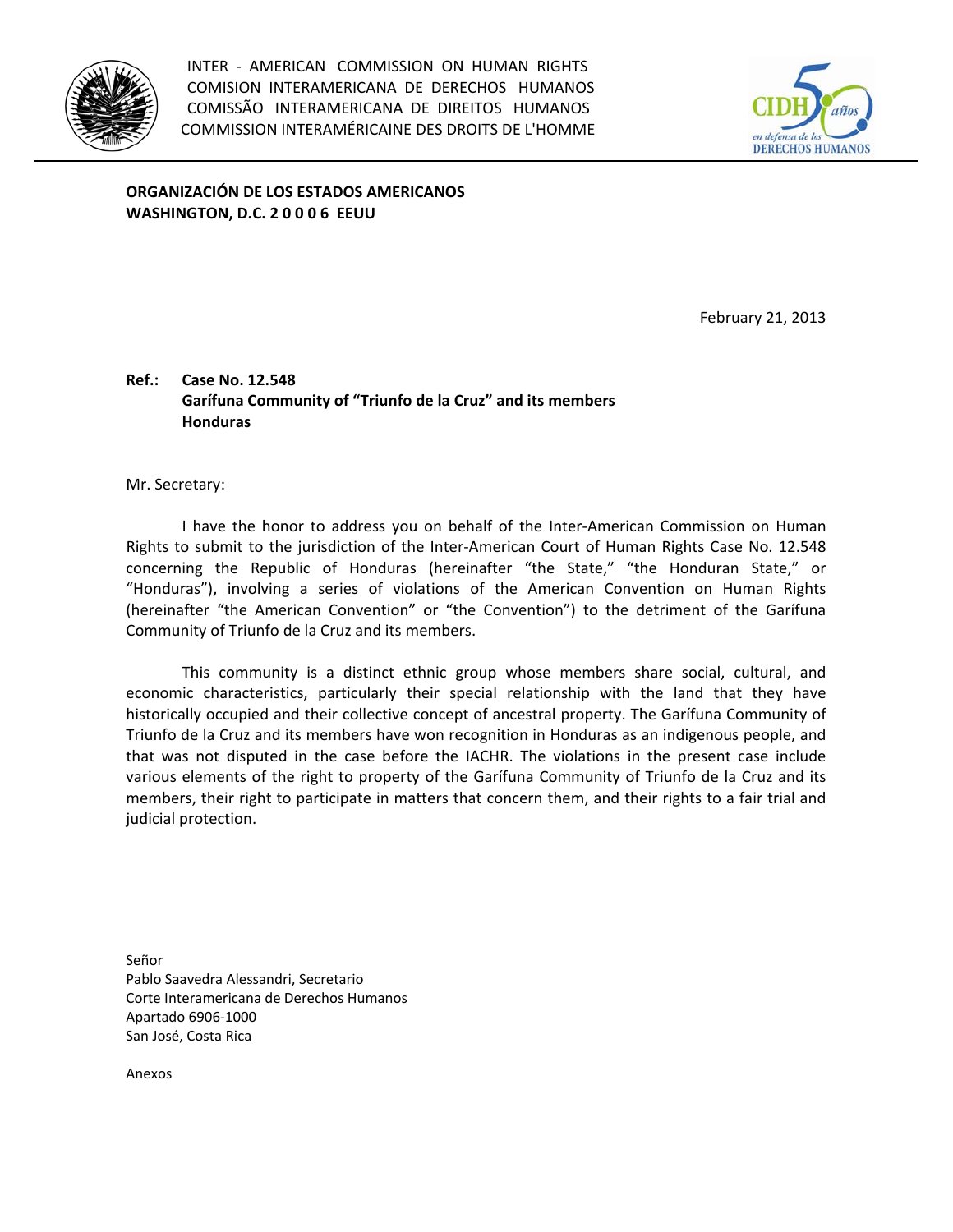The Garífuna Community of Triunfo de la Cruz does not have proper and culturally appropriate title to its ancestral territory. Specifically, the Commission found that recognition of part of the ancestral territory was delayed and so far the Community has not received a single title to all the territory based on historic occupation customary use by the Community. In addition, the IACHR found that this situation has prevented them from continuing their traditional lifestyle.

The Community has not enjoyed peaceful occupation and tenancy of its ancestral lands because of: (i) the lack of delimitation and timely demarcation of the titled lands, (ii) the lack of legal certitude in the titles granted, (iii) restrictions on access to zones of the ancestral territory because of the establishment of protected areas, and (iv) failure to protect their territory effectively from occupation and damage by third parties, and guarantee that it be exclusively indigenous. Failure to comply with these obligations has kept the Community in a state of permanent turmoil because of the action of private persons and public authorities.

Moreover, expansion of the urban area by authorities and the sale of community lands has infringed on the ancestral territory. This situation reflects failure to comply with the legal obligations assumed by the State, especially regarding the Community's known territorial claims, which exacerbates the conflict, apprehension, and legal incertitude. Furthermore, expansion of the urban area resulted in harassment, threats, and even the assassination and arrest of male and female leaders and community authorities.

The case also has to do with the lack of prior, free, and informed consultation of the Triunfo de la Cruz Community and its members concerning the adoption of decisions affecting the territory they have occupied historically. These decisions include the execution of tourism projects and megaprojects, the creation of a protected area in part of their ancestral territory, and sales of communal lands.

Finally, the Commission concluded that the Garífuna Community of Triunfo de la Cruz and its members has not had a remedy that takes into account its unique features, its economic and social characteristics, its customary law, its values, and its customs and usage in the context of procedures related to collective property. The Commission deemed that the victims have not had effective access to justice in the context of complaints related to the sale of ancestral lands; acts of threats, aggression, harassment, and persecution suffered by community authorities; and the situation of ongoing violence and insecurity caused by third parties in their territory.

The State ratified the American Convention on Human Rights on September 8, 1977, and accepted the Court's jurisdiction on September 9, 1981.

The Commission has designated Commissioner Tracy Robinson and Executive Secretary Emilio Álvarez Icaza L. as its delegates. Elizabeth Abi‐Mershed, Assistant Executive Secretary, and Silvia Serrano Guzmán and Isabel Madariaga, attorneys of the Executive Secretariat of the IACHR, will be legal advisers.

In accordance with Article 35 of the Inter-American Court's Rules of Procedure, the Commission attaches a copy of Report 76/12 prepared per Article 50 of the Convention, and a copy of the Inter‐American Commission's entire case file (Appendix I) and the appendixes used in preparation of Report 76/12 (Appendixes). That Report on the Merits was transmitted to the State of Honduras in a communication of November 21, 2012, giving it a period of two months to report on compliance with the recommendations. The State of Honduras requested an extension of the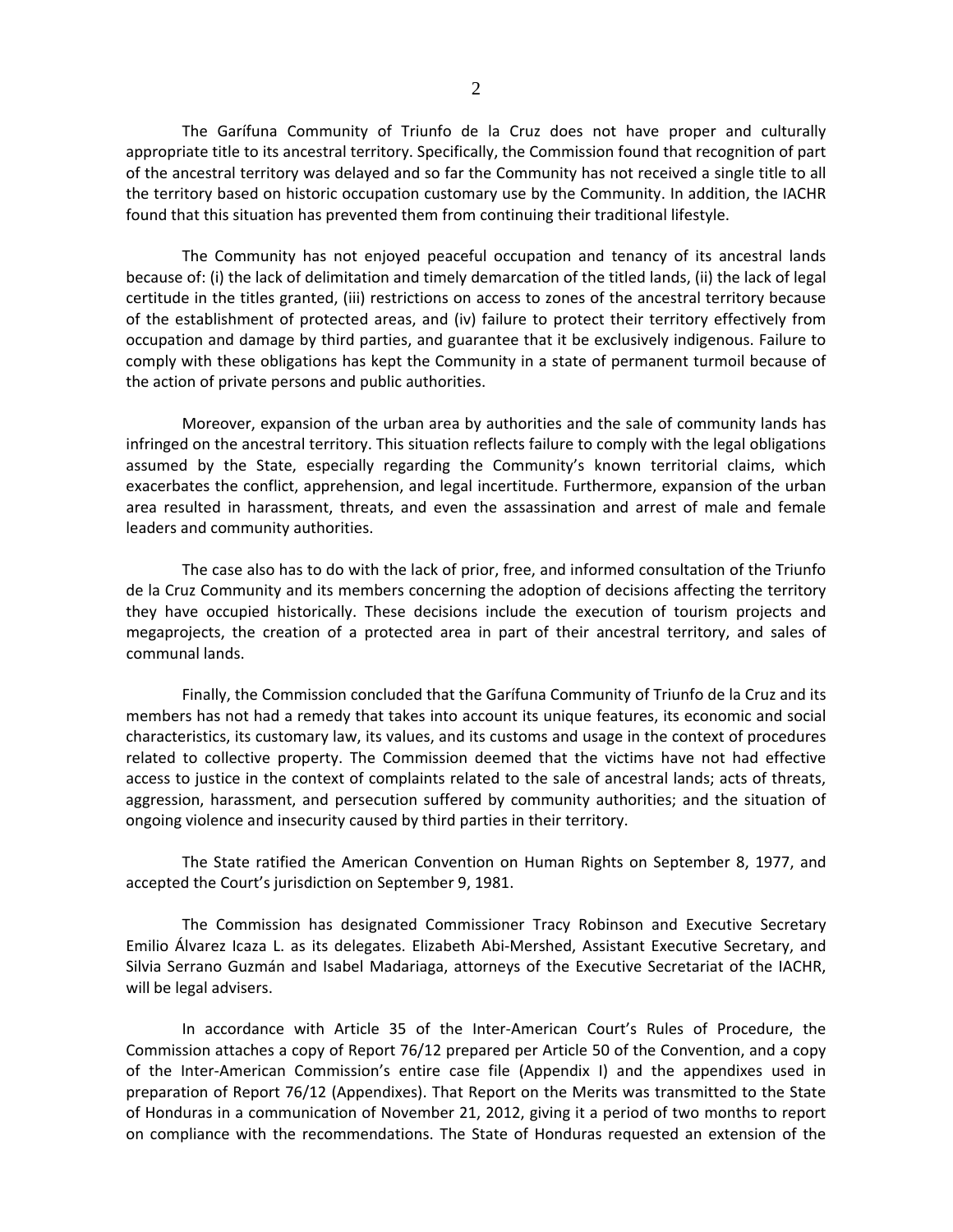period in accordance with Article 51 of the American Convention, which was granted until February 14, 2013. To date, the Honduran State has not submitted its report on compliance with the recommendations.

The Commission therefore submits the instant case to the jurisdiction of the Inter‐American Court in order to obtain justice for the victims in view of the lack of information on the Honduran State's compliance with the recommendations.

The Inter-American Commission submits to the Court's jurisdiction all of the facts and human rights violations described in the Report on the Merits 76/12. Although the facts established by the Inter‐American Commission include some that occurred before Honduras accepted the Court's jurisdiction, they are included by way of context to explain subsequent facts and violations. The Commission requests that the Court conclude and declare that:

1. The State of Honduras violated the right to property established in Article 21 of the American Convention on Human Rights, in conjunction with Articles 1.1 and 2 thereof, to the detriment of the Garífuna Community of Triunfo de la Cruz and its members, for not having provided effective access to a collective property title to its ancestral territory; and for having refrained from delimiting, demarcating, and protecting it effectively.

2. The State of Honduras violated Article 21 of the American Convention, in conjunction with Article 1.1 thereof to the detriment of the Garífuna Community of Triunfo de la Cruz and its members by having taken decisions regarding measures that affected its territory, without satisfying the requirements established under inter-American law, such as conducting expropriation proceedings; not threatening the subsistence of indigenous communities; conducting prior, free, and informed consultations, as well as social and environmental impact assessments; and guaranteeing the participation of the indigenous in the benefits resulting from the concessions granted.

3. The State of Honduras violated Articles 8 and 25 of the American Convention in connection with Articles 1.1 and 2 thereof, to the detriment of the Garífuna Community of Triunfo de la Cruz and its members, due to failure to provide an appropriate and effective procedure for the recognition, titling, demarcation, and delimitation of the territory claimed by the alleged victims, that would make it possible to guarantee peaceable possession and recovery of its ancestral land.

4. The State of Honduras violated Articles 8 and 25 of the American Convention in connection with Articles 1.1 and 2 thereof, to the detriment of the Garífuna Community of Triunfo de la Cruz and its members due to failure to conduct a serious, effective and prompt investigation intended to ascertain the truth and determine responsibilities with respect to the complaints filed by Community members and leaders.

Therefore, the Commission requests the Court to order to the State of Honduras to:

1. Adopt as soon as possible the measures needed to give effect to the right to communal property and possession of the Garífuna Community of Triunfo de la Cruz and its members with respect to its ancestral territory; and, in particular, the legislative, administrative, or other measures needed for the appropriate delimitation, demarcation, and titling of its lands, in accordance with its customary law, values, habits, and customs and to guarantee to members of the Community the development and continuity of its cosmovision in such a way that they can continue their traditional lifestyle, in keeping with their distinct cultural identity, social structure, economic system, customs, beliefs, and traditions.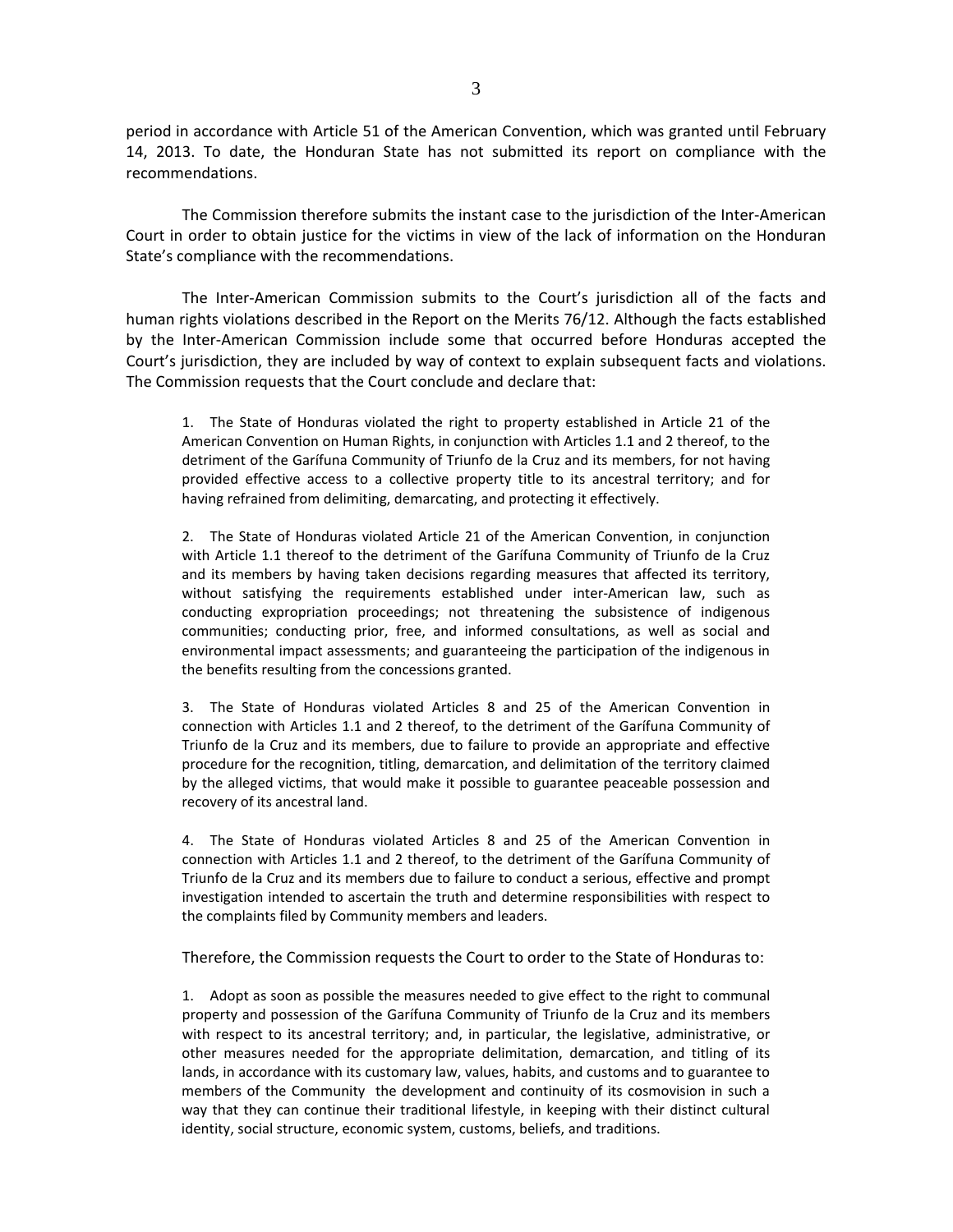2. Establish, with the participation of indigenous peoples, legislative or other measures needed to give effect to the right to prior, free, informed, and good faith consultation, in accordance with international human rights standards.

3. Adopt an affective and simple recourse that protects the right of the indigenous peoples of Honduras to claim and gain access to their traditional territories and that protects those territories against actions by the State or third parties that violate their right to property.

4. Investigate and punish those responsible for the threats, harassments, acts of violence and intimidation, and damage done to the property of members of the Community of Triunfo de la Cruz and especially its leaders and authorities.

5. Make reparation, both individual and collective, for the consequences of the violation of the aforementioned rights.

6. Adopt any measures needed to avoid similar acts occurring in the future, in line with its duty to prevent and guarantee fundamental rights recognized in the American Convention.

In addition to the need to obtain justice for the victims, the IACHR believes that this case incorporates questions of the inter‐American public order of human rights.

Specifically, the Commission notes that several of the violations in this case occurred because of the lack of a legal framework to permit full recognition of the ancestral property of the Garífuna Community of Triunfo de la Cruz and its members, as a collective, with the particular characteristics of its relationship with the land and the territory and traditional use of them. The lack of a proper legal framework also prevented granting a proper and culturally adequate title, and caused problems in access to justice, owing to the lack of a procedure for obtaining recognition of the terms. This case will allow the Inter‐American Court to establish the parameters that should be considered when creating legislation regarding the territory claims of indigenous and tribal peoples, so that such laws can achieve their objectives and meet international standards in this area. This development will have an impact on the inter‐American public order of human rights.

This case also involves one of many kinds of violations over a long period of time that to date continue blocking a complete and proper recognition of the ancestral property and the effective possession and use of the lands and territories that belong to them. This variety and multiplicity of violations were perpetrated by State agents and private parties, whose attribution of responsibility calls for special analysis of the scope of State obligations for the official recognition and demarcation and effective protection of ancestral property when there are threats from private parties with or without official support. The sequence of violations in this case has had an impact on the Community as a collective and its leaders and members as individuals, who in the framework of the grievances have experienced violations of other rights, such as the right to life, humane treatment, political participation, and freedom of association. All of these elements make the instant case especially important because they involve the determination of the scope of the States' obligations to respect and guarantee human rights in the face of various types of threats to the indigenous peoples' rights.

Since these questions have significant impact on the inter‐American public order of human rights, in accordance with Article 35.1.f of the Inter‐American Court's Rules of Procedure the Commission offers expert testimony: